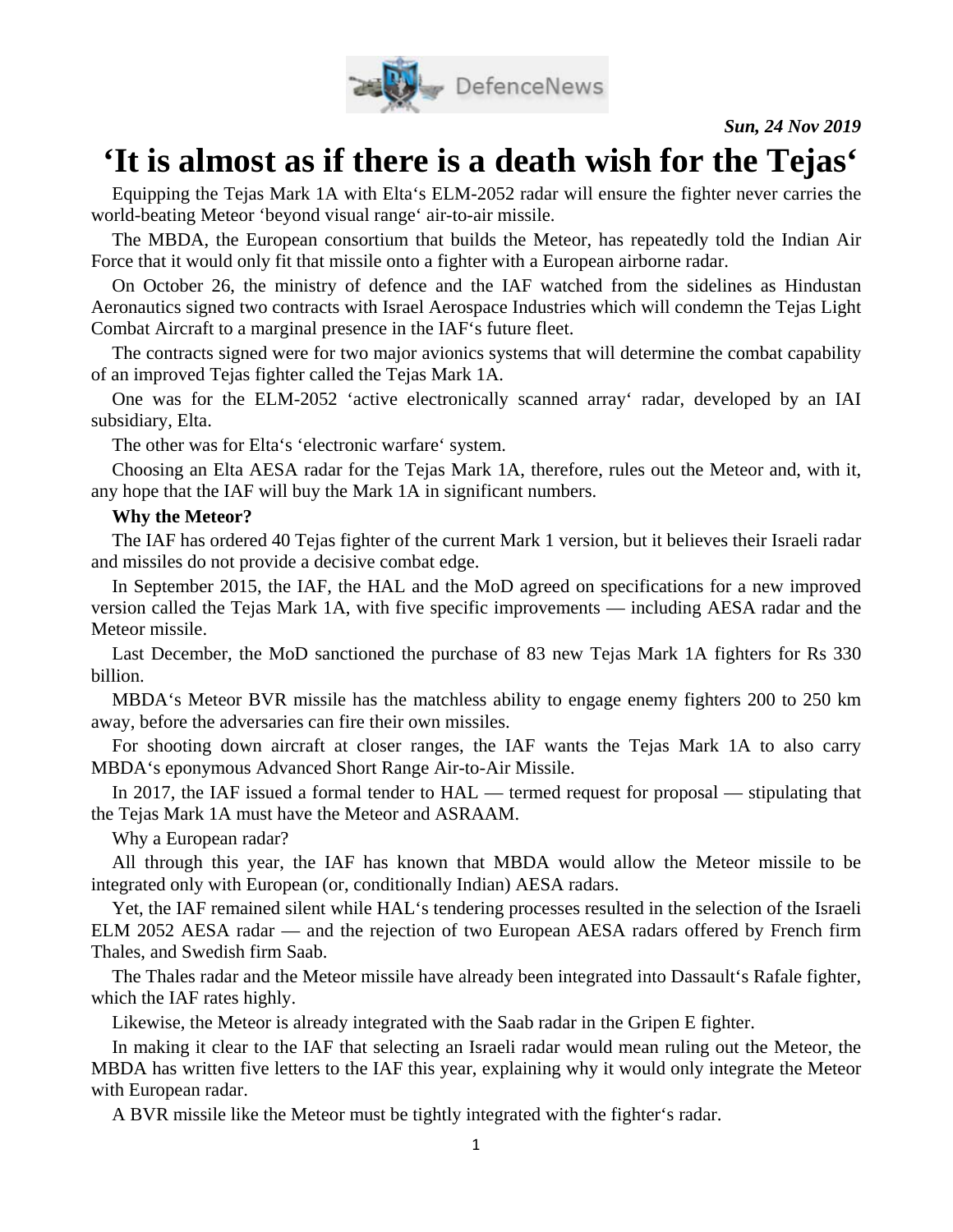At the time the missile is fired, its on-board seeker cannot lock onto the target, which is too far away.

During the initial period of the missile's flight, the aircraft's radar tracks the adversary fighter and transmits directions to the missile through two-way data links.

Only when the Meteor reaches a few tens of kilometres from the enemy fighter does its on-board seeker get activated and homes onto the target.

Given the missile's tight relationship with the radar, there is a need for deep integration and sharing of source codes.

In its letters to the IAF, the MBDA has cited technology security concerns that integrating the Meteor with Israeli radar would endanger secret source codes and technologies.

The MBDA, a consortium of firms from six European countries, also believes getting clearances from six capitals would be complicated.

In a February 19, 2018 letter to IAF chief Air Chief Marshal Birender Singh Dhanoa, the MBDA pointed out that the Meteor 'has already been successfully integrated with 3 major European platforms and sensors. The risks inherent to such a demanding Tejas integration programme will be significantly minimised by the selection of a European radar similar to those with which we have already qualified Meteor'.

On May 17, 2018, the MBDA wrote again to the IAF chief that with six nations involved in the MBDA, clearing the Meteor's integration with a non-European radar would be complicated. 'Therefore, from a purely technical point of view, and considering the required clearances, Meteor on LCA may only be considered with a European radar,' MBDA stated.

On May 29, 2018, the MBDA wrote yet again to the IAF chief, stating: 'As design authority and OEM (original equipment manufacturer) of the Meteor missile, we wish to confirm to you that integration of this missile can only be possible with a European radar and our proprietary data link.'

Ruling out any possibility of the Israeli firm carrying out the integration, the MBDA categorically stated: 'No other mode of integration is possible and any other suggestion from third parties is misinformed.'

In yet another letter to the IAF deputy chief on June 21, 2018, the MBDA wrote: 'The MBDA will not be able to offer Meteor for (Tejas) LCA, if a non-European radar is chosen for that platform — we will not be able to gain 6 Partner Nation clearance. Furthermore, the integration of Meteor is only possible using MBDA's proprietary datalink technology. No other 3rd party is capable of carrying out Meteor integration.'

Then, in response to an IAF query whether the Meteor could be integrated onto the Uttam AESA radar the Defence R&D Organisation was developing, the MBDA gave conditional acceptance on July 13, 2018.

Writing to the deputy chief, the MBDA wrote: 'integration would be perfectly feasible (provided) this DRDO 'UTTAM' radar would need to be shown to be completely indigenous.'

Making its security concerns clear, the MBDA wrote: 'Security concerns (for all parties) over the implementation, architecture and day to day operation would need to be addressed (and) the 6 partner nations would need to obtain access to full working prototypes (of the Uttam radar) before progressing to the next stage.'

Despite these repeated cautions from the MBDA, the IAF and the MoD allowed HAL to choose the lowest-priced AESA radar that could be integrated onto the Tejas.

Asked how it had chosen the Elta ELM 2052 AESA radar for the Tejas Mark 1A and ruled out the Thales and Saab radars, HAL chief R Madhavan stated: 'The contract has been finalised as per HAL's techno-commercial (procurement) procedures and the lowest bidder was chosen.'

The IAF and the MoD did not respond to a request for comments.